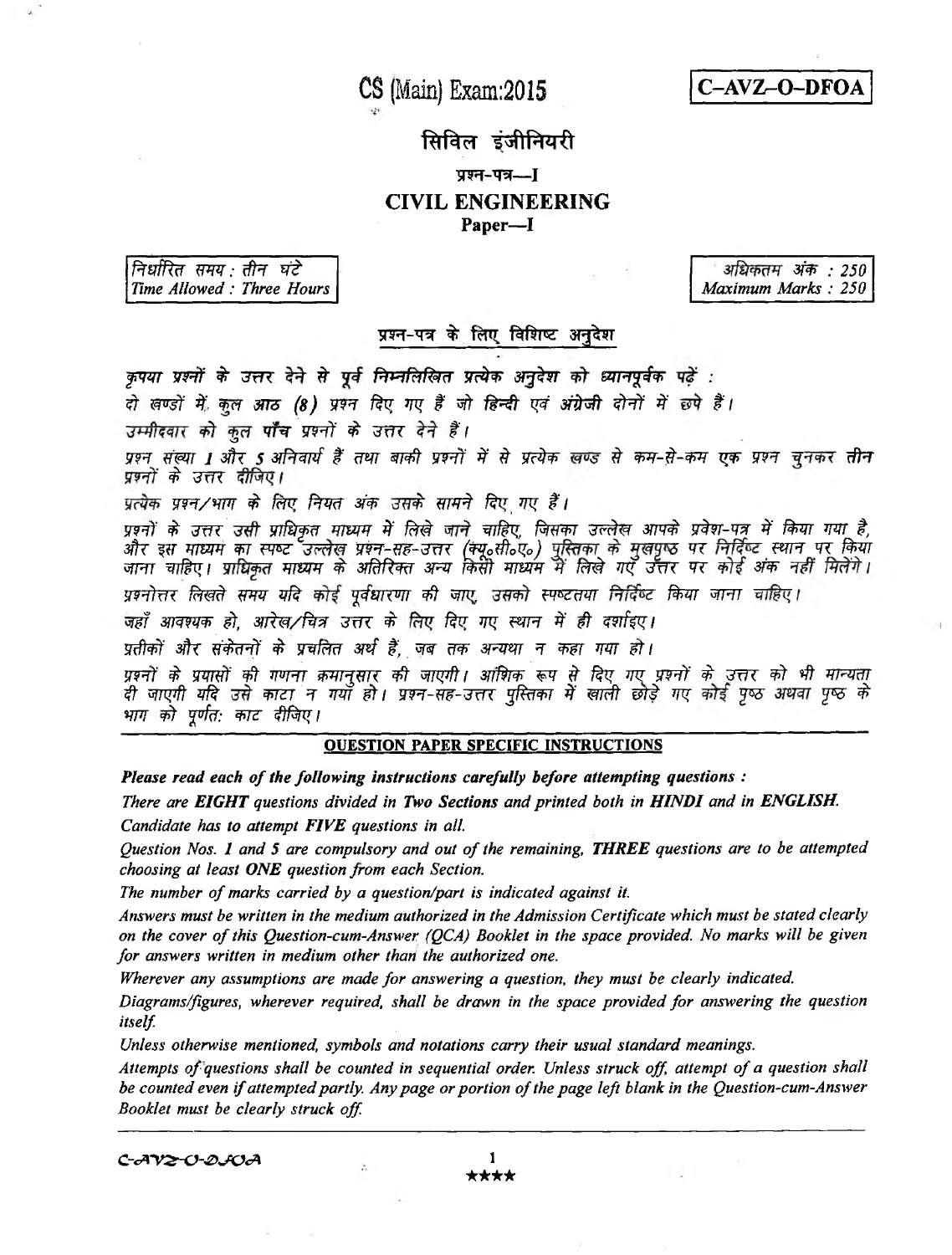### VI " V------ **SECTION—A**

and the same

Q. I(a) एक 6 m लम्बी छड़ AB को स्ट्रिंग AD द्वारा सरकने से रोका जाता है, जैसा चित्र में दर्शाया गया है। छड़ का वजन 10 kN है। यह मानते हुये कि सभी सतहें चिकनी हैं, स्ट्रिंग AD में तनन का निर्धारण कीजिए।

A rod AB 6 m long is held against sliding by a string AD. The rod weighs 10 kN. Determine the tension in the string AD assuming that all surfaces are smooth. 10



Q. 1(b): किसी संरचना के सार्विक स्टिफनेस मैट्रिक्स में रिजिड बाडी डिस्प्लेंसमेन्ट निहित होता है। इसको किस प्रकार मॉडिफाई किया जा सकता है कि जिससे शून्य डिस्प्लेसमेन्ट वाले नोड्स का कारण बताया जा *^* i <fr gsrnj i / ;

The global stiffness matrix of a structure contains rigid body displacements. Describe how to modify it to account for nodes having zero displacements. Give two approaches. 10

Q. 1(c)

I



चित्र में दिये गये बीम के लिये, बंकन आधूर्ण (बीएम) आरेख बनावे, जब सपोर्ट 'B' 10 mm सेटिल होता है। आघूर्ण वितरण विधि मेथड का इस्तेमाल करें।

Draw the B.M. diagram for the beam shown in figure when support B settles by 10 mm, using moment distribution method. 10

Q. 1(d) एक स्थल पर भूजल का संचलन मृदा जोन के माध्यम से हो रहा है। मृदा जोन 3 m मोटी बालू का है जिसकी कोफिसियेन्ट आफ परमिएबिलिटी (दोनों दिशा में) 0.01 cm/s है और उसके ऊपर 1 m मोटी महीन ग्रैवेल है जिसकी कोफिसिएन्ट आफ परमिएबिलिटी 0.1 cm/s (दोनों दिशा में) है। परत में से भौम जल के क्षैतिज और ऊर्ध्वाधर संचलनों के लिए को-ऐफिशिएंट आफ पर्मिएबिलिटी का निर्धारण कीजिए।

*C-<XV&0-&J&J\ 2*

 $, 1$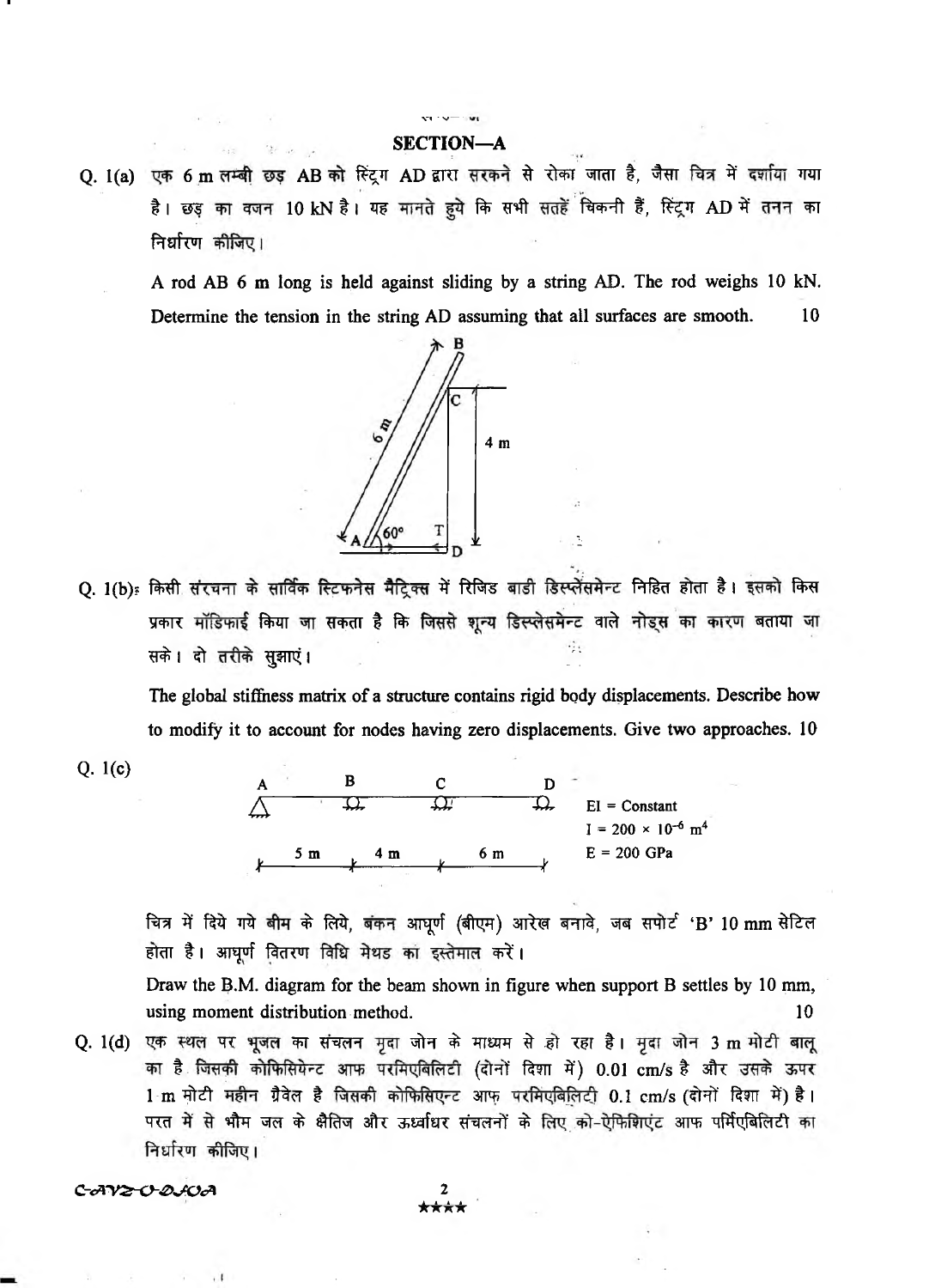The ground water movement at a site takes place through a soil zone comprised of 3 m thick sand with coefficient of permeability 0.01 cm/s (in both directions) overlain by 1 m thick fine gravel with coefficient of permeability 0.1 cm/s (in both directions). Determine the coefficient of permeabilities applicable for horizontal and vertical ground water movements through the layer. 10

- Q. 1(e) पंप अंतर्ग्रह के प्रवेश पर, वेग v, प्रवेश से चूषण पाइप तक त्रिज्यीय दूरी r के वर्ग के प्रतीपत: विचरित होता है। 1.5 m की त्रिज्यीय दूरी पर वेग 0.8 ms<sup>-1</sup> पाया जाता है। धारा-रेखाओं को त्रिज्यीय मान कर, प्रवेश से 0.5 m और 1.25 m की दूरियों पर प्रवाह के त्वरण का परिकलन कीजिए। At the entry of the pump intake the velocity  $\nu$  varies inversely as the square of the radial distance r from inlet to suction pipe. The velocity is found to be  $0.8 \text{ ms}^{-1}$  at a radial distance of 1.5 m. Compute the acceleration of flow at radial distances of 0.5 m and at 1.25 m, from the inlet assuming the stream-lines to be radial. 10
- Q. 2(a) तीन भिन्न बारो पिट्स/साइटस (Borrow pits/sites) से अर्थफिल के लिये मिट्टी उपलब्ध थी। कम्पैक्टेड रिथति में अर्थफिल 1.0 × 10<sup>5</sup> m<sup>3</sup> था और उसका वायड रेशियो 0.75 था। इन-सिटू (In-situ) वायड रेशियो व मूल्य (सामग्री व परिवहन लागत) तीनों साइटस् के लिये नीचे दिया गया है।

| Borrow site | Void ratio | Total cost per cubic meter |  |  |
|-------------|------------|----------------------------|--|--|
|             | 0.8        | Rs. 200                    |  |  |
|             | 1.15       | Rs. 180                    |  |  |
|             | 1.25       | Rs. 175                    |  |  |

उपरोक्त अर्थफिल कार्य के लिये सबसे ज्यादा किफायती साइट ज्ञात करें।

Material for an earthfill was available from three different borrow pits/sites. In the compacted state the fill measured  $1.0 \times 10^5$  m<sup>3</sup> at a void ratio of 0.75. The corresponding in-situ void ratio and cost (cost of material and transportation) of the material for three sites are as follows :

| <b>Borrow</b> site<br>Void ratio |      | Total cost per cubic meter |  |
|----------------------------------|------|----------------------------|--|
|                                  | 0.8  | Rs. 200                    |  |
|                                  | 1.15 | Rs. 180                    |  |
|                                  | 1.25 | Rs. 175                    |  |

Determine the most economical site for the above earthfill work. 15

*C~cA~V2r<y£>sSOcA* 3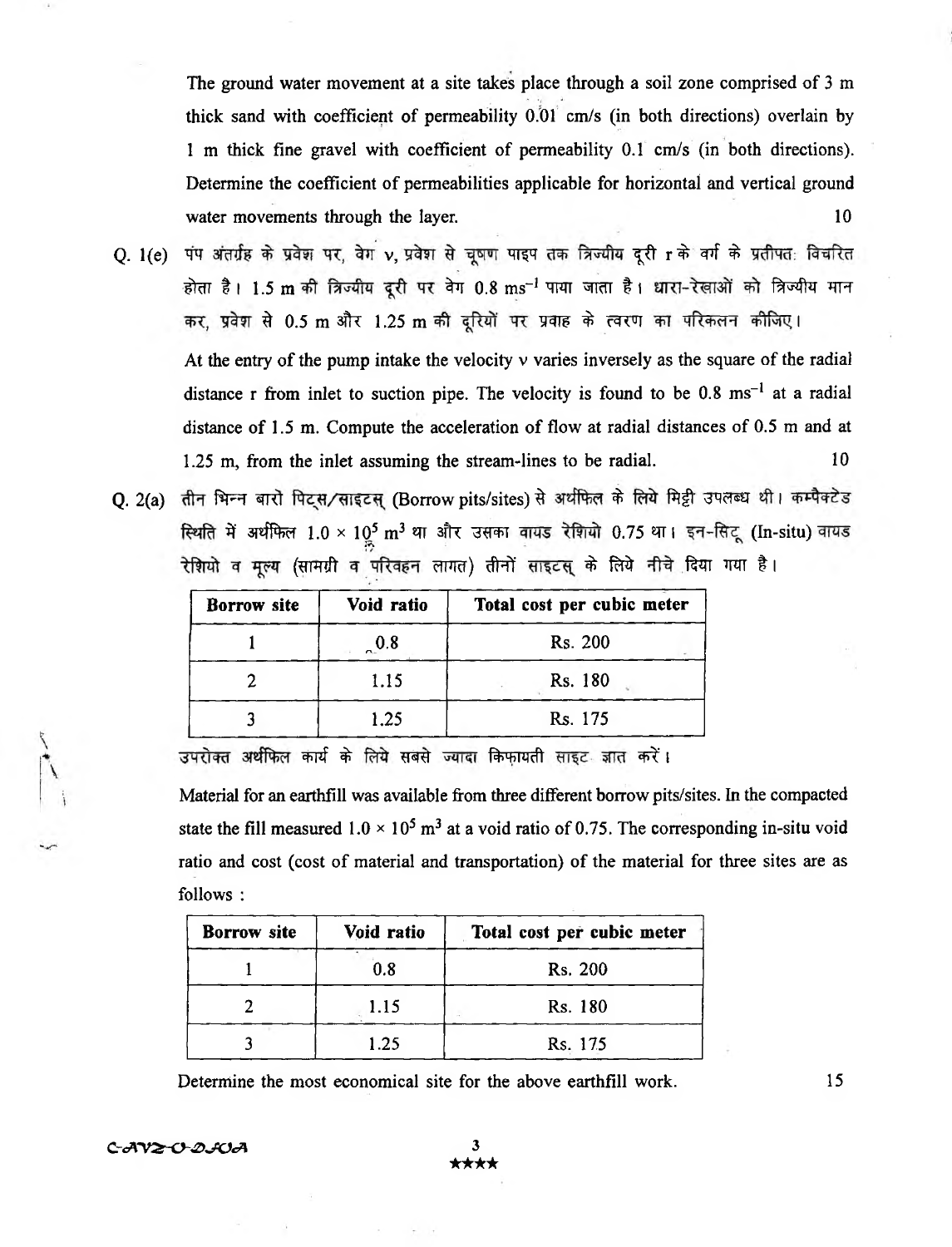.Q. 2(b) एक सिम्पली सपोरटेड गर्डर (I-section) जिसकी विस्तृति 6.0 m है, के ऊपर दो व्हील, 200 kN प्रति व्हील, 2.5 m की दूरी पर चल रहे हैं। I-सेक्सन के उपरले और निचले फ्लैन्जेस 200 × 200 mm एवं वेब प्लेट 800 mm × 6 mm है।

यदि एलाउबूल बेडिंग कम्प्रेसिव, बेन्डिंग टेन्साइल व औसत सियर स्ट्रेसेज 110 MPa, 165 MPa और 100 MPa क्रमश: हो तो, वेडिंग व सियर स्ट्रेसेज को रोकने में परिच्छेद की पर्याप्तता चेक कीजिये। गर्डर का स्वभार नजरअंदाज किया जा सकता है।

Two wheels, placed at a distance of 2.5 m apart, with a load of 200 kN on each of them, are moving on a simply supported girder (I-section) of span 6.0 m. The top and bottom flanges of the I-section are of 200  $\times$  200 mm and the size of web plate is 800  $\times$  6 mm.

If the allowable bending compressive, bending tensile and average shear stresses are 110 MPa, 165 MPa and 100 MPa respectively, check the adequacy of the section against bending and shear stresses, self weight of the girder may be neglected. 20

Q. 2(c) वायुयान के एक अनुमाप प्रतिरूप (स्केल माडल) पर उत्थापन (लिफ्ट) और विकर्ष (ड्रैग) का पूर्वानुमान लगाने के लिए संक्रियात्मक आवरण के एक खंड के दौरान 100 ms<sup>-1</sup> पर समुद्र-स्तरीय उड़ान शामिल होती है।

प्रस्ताव है कि 5 ऐटमौस्फीयर दाब और -90°C तापमान पर नाइंट्रोजन के साथ क्रायोजीनिक विंड टनल का इस्तेमाल किया जाय (नाइट्रोजन के लिए  $\rho = 7.7$  kg m<sup>-3</sup>, श्यानता 1.2 × 10<sup>-5</sup> Ns) इस तापमान पर नाइट्रोजन में ध्वनि की रफ़्तार 295 ms<sup>-1</sup> है।

पूर्ण गत्यात्मक समानता और माडल और आदिप्ररूप पर लगे हुए बलों के अनुपात को सुनिश्चित करने के लिए विंड टनल प्रवाह वेग और माडल अनुमाप का निर्धारण कीजिए।

वायु का द्रव्यमान घनत्व 1.2 kg m<sup>-3</sup> और श्यानता 1.8 × 10<sup>-5</sup> Ns है।

In order to predict lift and drag forces on a scale model of an aircraft during a section of operational envelope, involves sea level flight at  $100 \text{ ms}^{-1}$ , where the speed of sound may be taken as  $340 \text{ ms}^{-1}$ .

It is proposed to utilise cryogenic wind tunnel with Nitrogen at 5 atmosphere of pressure and a temperature of -90°C ( $p = 7.7$  kg m<sup>-3</sup>, viscosity 1.2 × 10<sup>-5</sup> Ns for nitrogen). The speed of sound in nitrogen at this temperature is  $295 \text{ ms}^{-1}$ . Determine the wind tunnel flow velocity, the scale of model to ensure full dynamic similarity and, the ratio of forces acting on the model and prototype.

Mass density of air 1.2 kg  $\text{m}^{-3}$  and viscosity  $1.8 \times 10^{-5}$  Ns. 15

*C-<A'V&0-£>JV\*A* ' **4**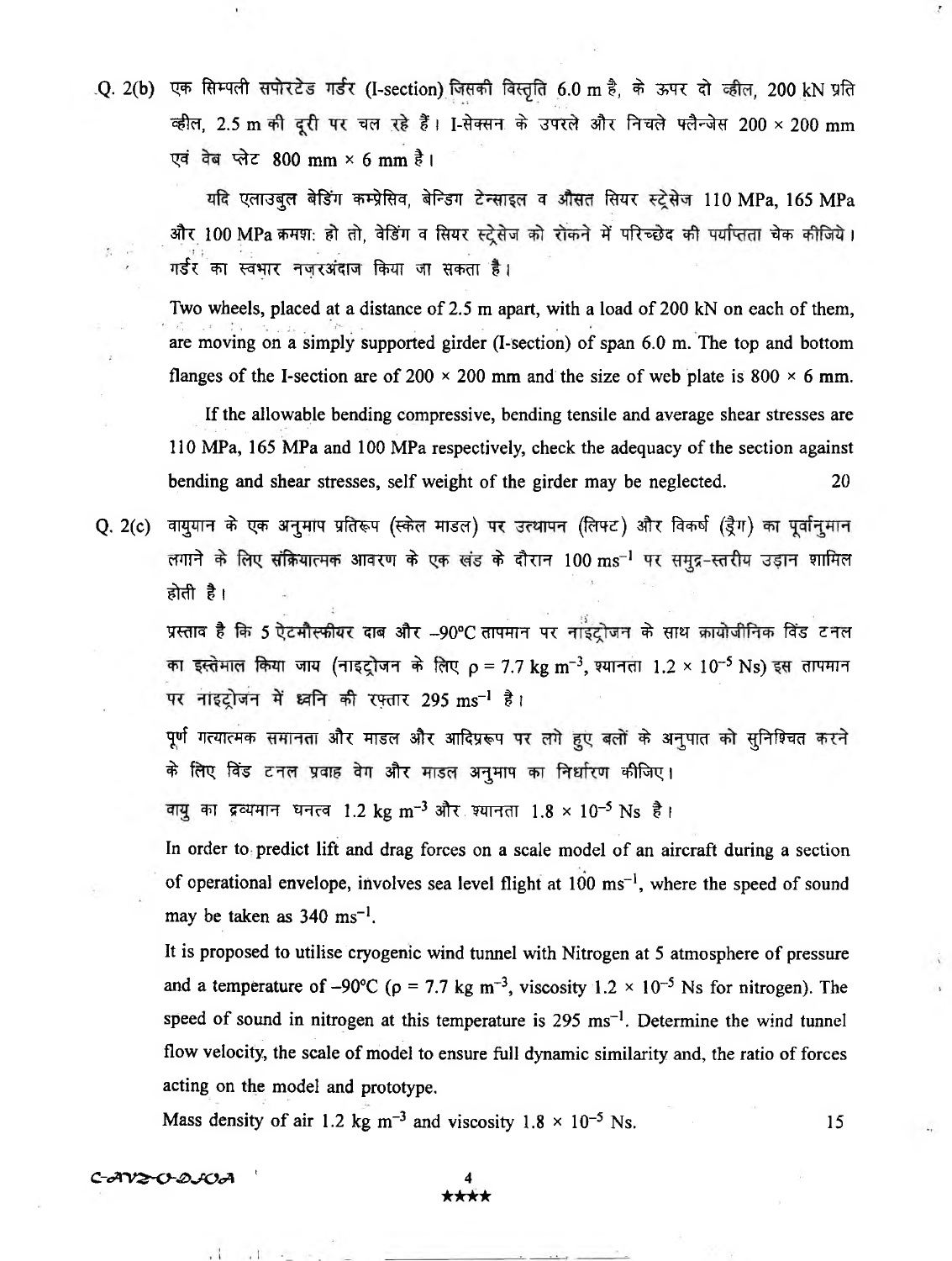E t



दिये हुये धरन के लिये 'A' पाइन्ट पर ढलान और 'B' पर व मध्य स्थान पर ऊर्ध्वाधर विक्षेपों का मुमेन्ट एरिया थ्योरम द्वारा निर्धारण करें। EI = कान्सटेन्ट लें।

Determine the slope at A, vertical deflections at B and mid span using the moment-area  $\mu$  theorem. Take EI = Const. 15

O. 3(b) एक पानी टंकी की दीवाल का सेक्सन, अनक्रैक्ड बेसिस पर 60 kN का पुल एवं बेन्डिंग मूमेन्ट 7.5 kNm/m चौड़ाई जो पानी के फेस पर टेन्सन पैदा कर रहा है, के लिये डिजाइन करना है। M 30 ग्रेड की कन्क्रीट का और Fe 415 ग्रेड इस्पात इस्तेमाल कीजिए।

प्रभावी कवर = 30 mm

दिये गये डाटा :

परमिसिबल स्ट्रेस इन डाइरेक्ट टेन्सन इन कन्क्रीट = 1.5 MPa

परमिसिबल स्ट्रेस इन बेन्डिंग टेन्सन इन कन्क्रीट = 2 MPa

माडूलर रेशियो = 9

Design a section of wall of a water tank on uncracked basis to resist a pull of 60 kN and a bending moment of 7.5 kNm/m width producing tension on the water face. Use M 30 concrete and Fe 415 grade steel.

Effective cover  $= 30$  mm

Permissible stress in direct tension in concrete  $= 1.5$  MPa

Permissible stress in bending tension in concrete  $= 2$  MPa

Modular ratio  $= 9$  15

Q. 3(c) तीन पाइप को चित्र में दिखलाए तरीके से जोड़ा गया है। पाइप के करैक्टरीस्टिक्स दी गयी है :

| <b>Pipe</b> | $\mathbf{D}$ (mm) | L(m) |       |
|-------------|-------------------|------|-------|
| A           | 150               | 600  | 0.020 |
| B           | 100<br>i.         | 480  | 0.032 |
| C           | 200               | 1200 | 0.024 |
|             |                   |      |       |

प्रत्येक पाइप की प्रवाह दर ज्ञात करें। लघु हानियों को नजरअंदाज किया जा सकता है।

*C -cA -V Z -0~& JV cA*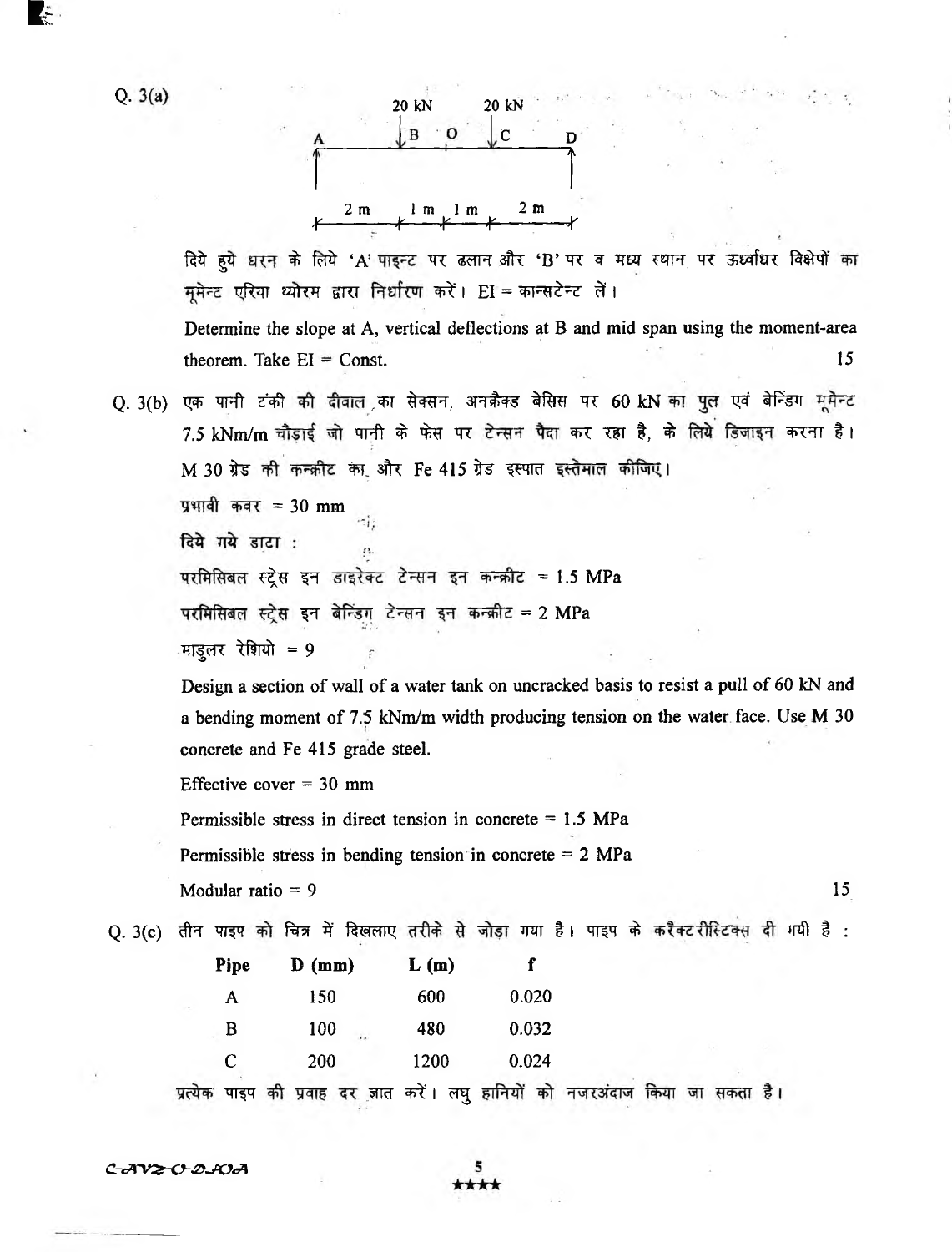Three pipes are connected as shown in figure. The characteristics of pipe are as follows :

| Pipe | $D$ (mm) | L(m) |       |   |  |
|------|----------|------|-------|---|--|
| A    | 150      | 600  | 0.020 |   |  |
| B    | 100      | 480  | 0.032 |   |  |
| C    | 200      | 1200 | 0.024 | × |  |

Determine the flow rate in each pipe. Minor losses may be neglected. 20



Q. 4(a) पूर्व संघनन दाब (प्री-कन्सालिडेटेड प्रेसर) क्या है ? पूर्व संघनन दाब को निकालने के तरीके का वर्णन कीजिये।

What is the preconsolidation pressure ? Describe a method to determine the preconsolidation pressure. 15

Q. 4(b) सॉफ्ट क्लेइ मृदा में स्थित बोरहोल के तल पर इन-सिटू वेन सियर टेस्ट कराया गया। मृदा को अपरूपण करने के लिये 155 N-m टार्क (Torque) की आवश्यकता है। वेन का व्यास 100 mm और लम्बाई 150 mm है। मृदा का अनडूेन्ड सियर स्ट्रेन्थ (Cu) क्या था ? टार्क वेन से संबंधित, विस्तार और अनडेन्ड सियर स्टेन्थ ऑफ सॉयल के लिये व्यंजक डिराइव करें।

An in-situ vane shear test was conducted at the bottom of a borehole in a soft clayey soil. A torque of 155 N-m was required to shear the soil. The vane was 100 mm diameter and 150 mm long. What was the undrained shear strength, Cu of the soil ? Derive the relevant expression relating to torque vane dimension, and undrained shear strength of the soil.

th.

15

特 由心.

Q. 4(c) एक काउन्टरफोर्ट रिटेनिंग वाल चित्र में प्लान व सेक्सनल इलेवेसन द्वारा दर्शाया गया है। यह डाई मिट्टी जिसका घनत्व 19 kN/m<sup>3</sup> व एंगिल आफ रिपोज 30° है, का प्रतिधारण कर रहा है। काउन्टरफोर्ट की डिजाइन केवल फ्लेक्चर में करें, लिमिट स्टेट डिजाइन मेथड का इस्तेमाल करते हुये। M 30 ग्रेड की कन्क़ीट व Fe 500 ग्रेड की इस्पात इस्तेमाल की जा सकती है।

C-AV<del>2-</del>O-Q*A*OA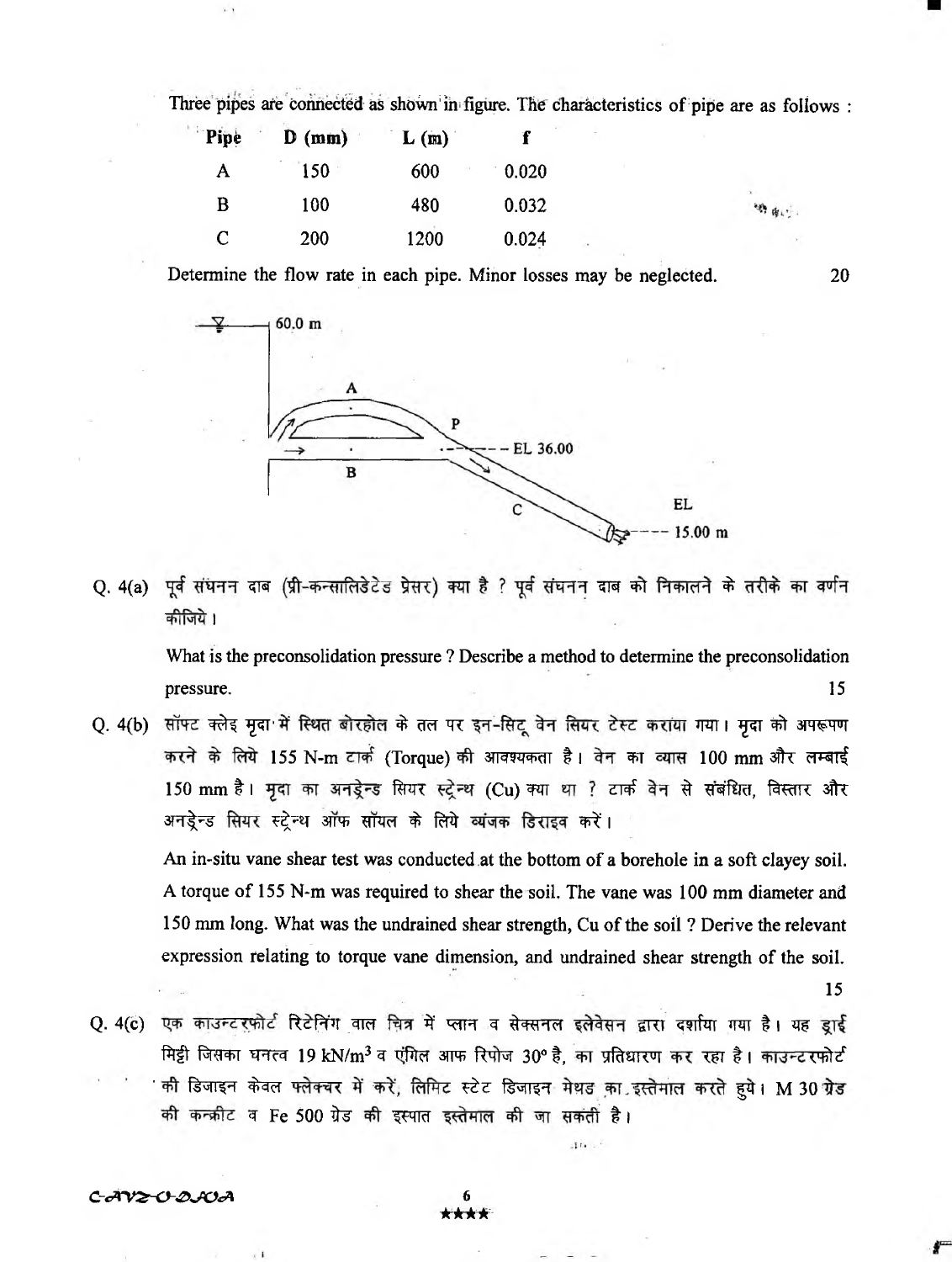A counterfort retaining wall is shown in figure in plan and sectional elevation. It retains dry earth having a density of 19 kN/ $m<sup>3</sup>$  and angle of repose of 30°. Design a counterfort in flexure only using the limit state design. Take M 30 grade of concrete and Fe 500 grade steel. 20



**Q.** 5(a) एक ऊर्ध्वाधर पाइप, जिससे ऐसे द्रव का प्रवाह हो सके जिसकी काइनेमेटिक विस्कासिटी 1.95 × 10<sup>-3</sup> m<sup>2</sup>s<sup>-1</sup> व रेनाल्ड नम्बर 1500 हो, का व्यास ज्ञात करें। पाइप की पूरी लंबाई में *समप्रेसर बनाए रखा जाता है।* 

Determine the diameter of the vertical pipe needed for a flow of a liquid of kinematic viscosity  $1.95 \times 10^{-3}$  m<sup>2</sup>s<sup>-1</sup> at a Reynolds number of 1500. The constant pressure is maintained throughout its length. 5

*C -cA 'V ^-O & 'JV cA 1*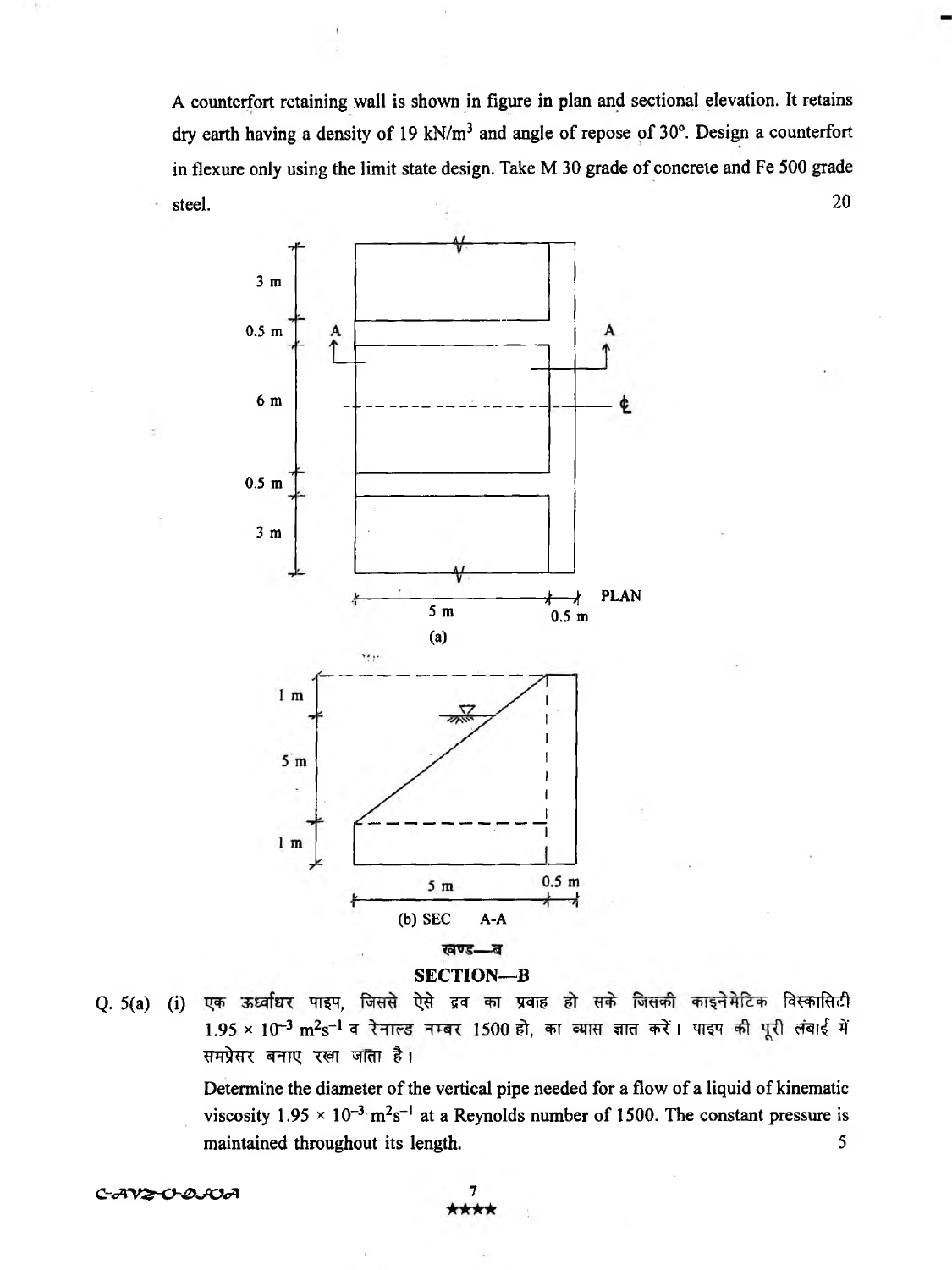Q. 5(a) (ii) ज्वारीय चैनल के लिये प्रोटोटाइप डेटा इस प्रकार है: ............ चैनल की लम्बाई = 18 km, निस्सरण = 250 m<sup>3</sup>s<sup>-1</sup> गहराई = 2.5 m, चैनल की चौड़ाई = 50 m चैनल का माडल ऊर्ध्वाधर स्केल 1: 50 व क्षैतिज स्केल 1: 500 पर बनाया गया है। **ज्वांरीय अवधि 12 घन्टे है।** चैनल माडेल में औसत वेग (m/sec) और ज्वारीय अवधि ज्ञात करें। Prototype data of Tidal Channel are as follows : Length of channel = 18 km, Discharge =  $250 \text{ m}^3\text{s}^{-1}$ Depth = 2.5 m, Width of the channel =  $50 \text{ m}$ Model is built with a vertical scale of 1 : 50 and a horizontal scale of 1 : 500 Tidal period is 12 hours Compute the average velocity in  $ms^{-1}$  and tidal period in the model.  $\qquad \qquad$  5 O. 5(b) एक कण वर्टिकल लाइन में एक्सेलेरेसन  $a = 3\sqrt{v}$  में चल रहा है। t = 2 sec पर, इसका डिस्प्लेसमेंट

8 m और वेग 6 m/sec है। समय t = 4 sec पर इसका विस्थापन, वेग और त्वरण निकालें।  $a = \overline{a}$  रवरण तथा  $v = \overline{a}$ ग।

A particle moves on a vertical line with an acceleration  $a = 3\sqrt{v}$ . At  $t = 2$  sec, its displacement is 8 m and velocity is 6 m/s. Determine its displacement, velocity and acceleration at time  $t = 4$  sec.  $a = acceleration$  and  $v = velocity$ . 10

Q. 5(c) एक क्षैतिज शैफ्ट जो 12 m लम्बा है, दोनों किनारों पर फिक्सड है। जब बांये कोने से देखा जाता है, तो अक्षीय युग्म (couples) 50 kNm क्लाकवाइज व 75 kNm एन्टीक्लाकवाइज 5 m व 9 m क्रमश: बाएं सिरे, से श्रीफ़्ट पर कार्य कर रहा है।

साफ्ट पर सिरे के फिक्सिंग याम ज्ञात कीजिये एवं ऐसी स्थिति भी पता लगाइथे जहाँ शैफ्ट पर कोई कोणीय ऐंठन न आवे।

A horizontal shaft 12 m in length is fixed at its ends. When viewed from its left end, axial couples of 50 kNm clockwise and 75 kNm counterclockwise act at 5 m and 9 m from the left end respectively.

Determine the end fixing couples and the position where the shaft suffers no angular twist. The contract of the contract of  $\sim$  10  $\pm$ 

Q. 5(d) एक असीमित नैसर्गिक प्रवणता (स्लोप) जिसकी प्रवणता कोण 15° है (स्लोप क्षितिज से नापा गया है) में सैचूरेटेड यूनिट भार 18 kN/m<sup>3</sup> व प्रभावी एंगिल आफ इन्टरनल फिक्सन  $\phi = 35^\text{o}$  है। ज्ञात करें प्रवणता की विफलता को रोकने का फैक्टर साफ सैफ्टी जब : (i) प्रवणता पूर्ण रूप से सीपेज रहित सूखी या निम्मजित हो, (ii) जब स्लोप के सतह पर और इसके समांतर सीपेज हो रहा हो।

*c-<av&-o-&'jo<A* **8**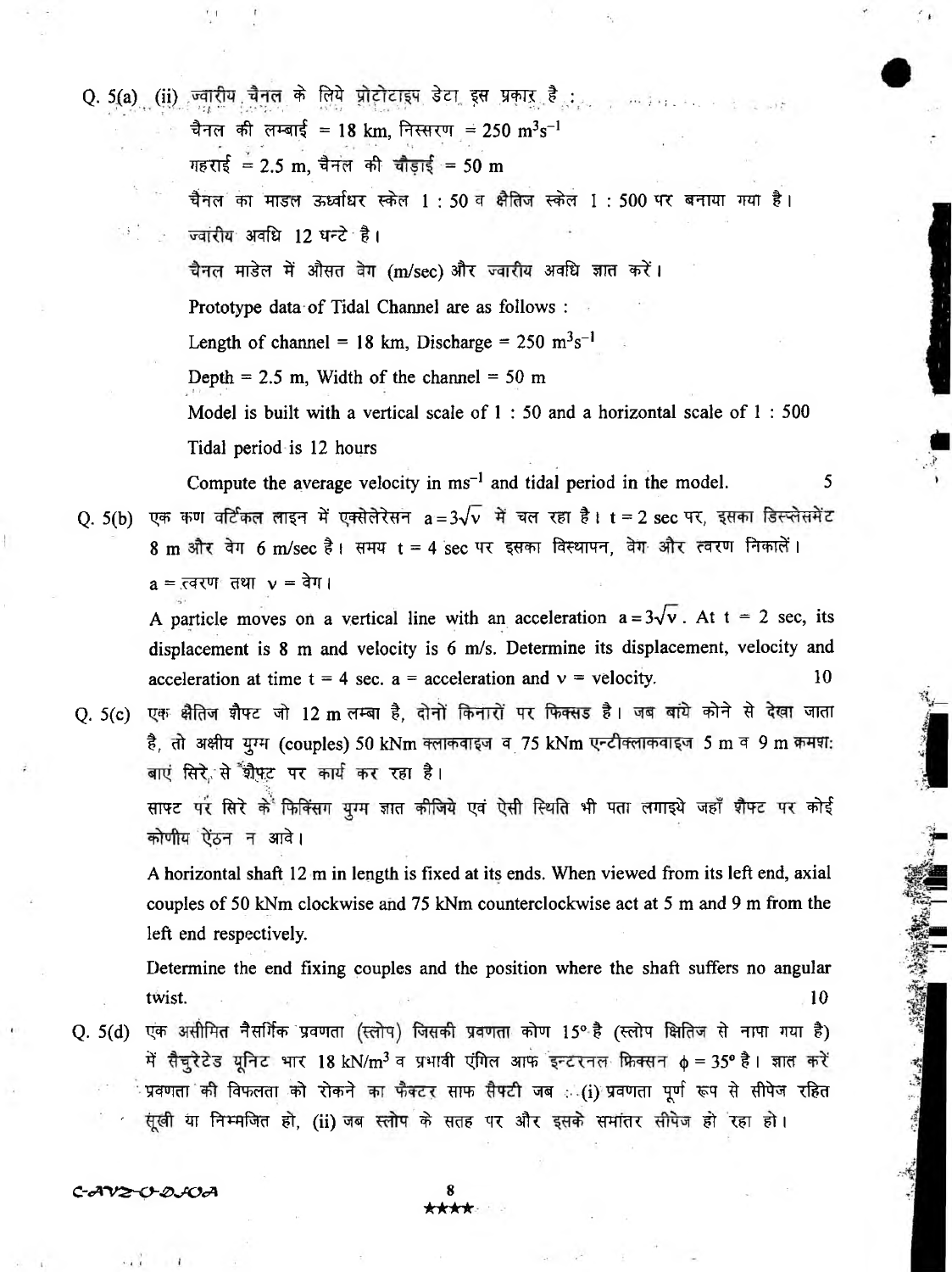An infinite natural slope with angle of slope 15° (inclination measured from horizontal) has a saturated unit weight of 18 kN/m<sup>3</sup> and an effective angle of internal friction,  $\phi = 35^{\circ}$ . Determine the factor of safety against failure of the slope (i) when the slope is completely dry or submerged but without seepage, (ii) when seepage occurs at and parallel to the surface of the slope. 10

5(e) Fe 410 ग्रेड स्टील की दो प्लेटें जिनकी साइज 300 × 10 mm और 280 × 10 mm है को वेल्डेड लैप ज्वाइन्ट से जोड़ा गया है जैसा चित्र में दिखलाया गया है।

*फील्ड वेल्ड इस्तेमाल करते हुये, वेल्डेड लैप ज्वाइन्ट की डिजाइन करें जिससे प्लेट की टेन्साइल स्ट्रेन्थ* सेफ हो।

इल्ड स्ट्रेन्थ आफ मटेरियल = 250 MPa

$$
\gamma_{\rm mo} = 1.1
$$

फील्ड वेल्ड की आंशिक फैक्टर आफ सेफ्टी = 1.5

Design a welded lap joint to join two plates of size  $300 \times 10$  mm and  $280 \times 10$  mm in Fe 410 grade steel to mobilise the tensile strength of the plates using field weld.

Yield strength of material = 250 MPa

$$
\gamma_{\rm mo}=1.1
$$

ī

Partial safety factor for field weld  $= 1.5$ 



*C-2002-O-8002* 9

10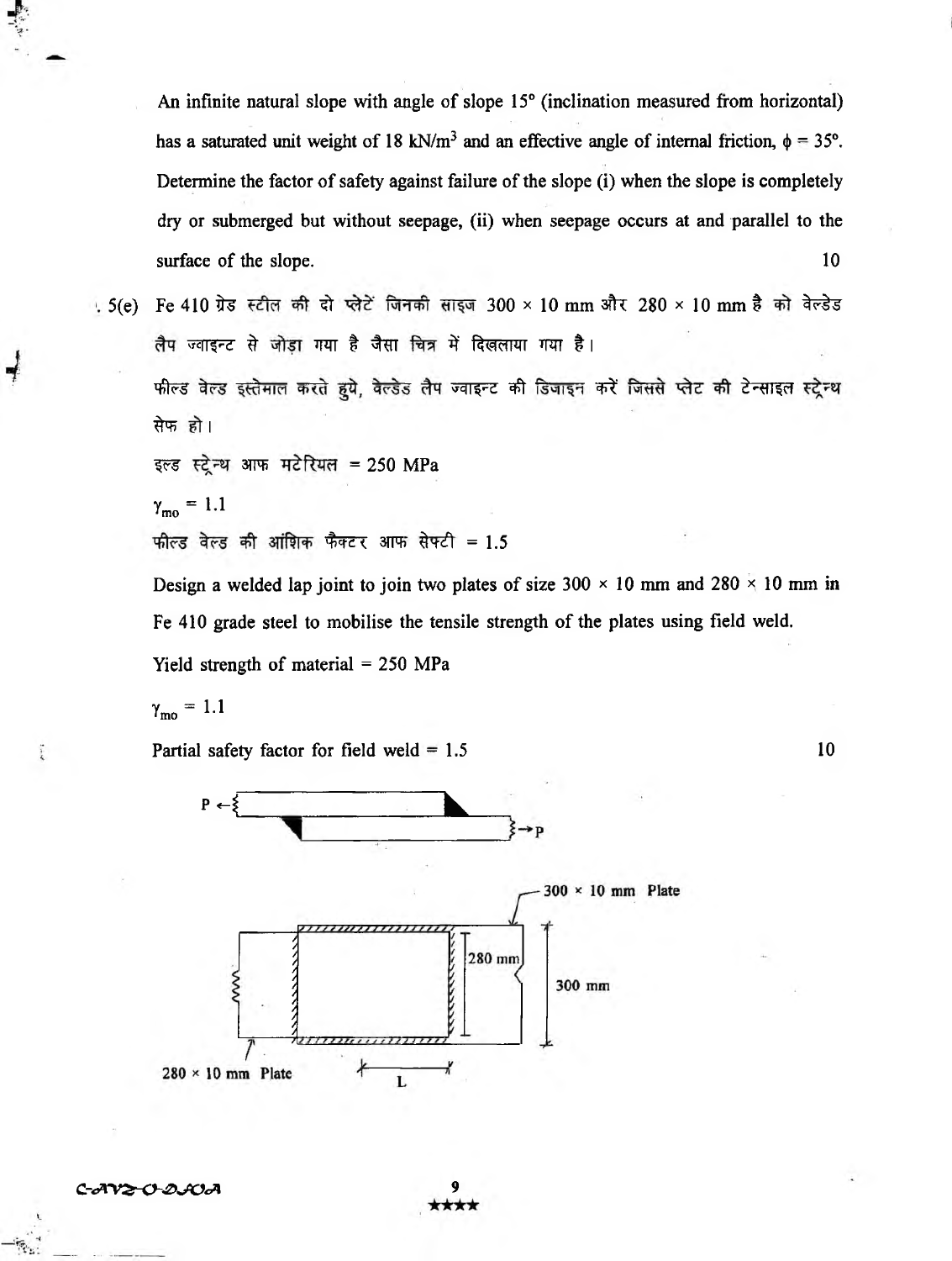

एक घरन का क्रास सेक्सन चित्र में दर्शाया गया है। इस पर ऊर्ध्वाधर अपरूपण बल 10 kN एक निर्धारित खंड पर लगाया गया है। खंड पर अपरूपण प्रतिबल (सियर स्ट्रेस) वितरण ज्ञात करें। A beam has a cross-section shown in figure. It is subjected to a vertical shear force of 10 kN at a given section. Determine the shear stress distribution on the section. 15

Q. 6(b) (i) दो जलाशयों के बीच स्थित पाइपलाइन में एक बूस्टर पम्प लगाया गया है। यदि पम्प के द्वारा जोड़ी गई ऊर्जा 20 m है, तो पाइपलाइन में m<sup>3</sup>s<sup>-1</sup> में प्रवाह दर ज्ञात कीजिये। पाइपलाइन की लम्बाई = 1500 m

**= o**.02

 $\mathbf{I}$ 

पाइपलाइन का व्यास = 300 mm

'A' *TR* WSEL = 200 m

 $\overline{B}$ ' पर WSEL = 185 m

A booster pump is installed in the pipeline between two reservoirs. If the energy added by the pump is 20 m, determine the flow rate in the pipeline in  $m<sup>3</sup>s<sup>-1</sup>$ .

Length of the pipeline  $= 1500$  m

Coefficient of friction = 0.02

Diameter of the pipeline = 300 mm

 $\therefore$  WSEL of A = 200 m WSEL of B = 185 m 5



**10** ★★★★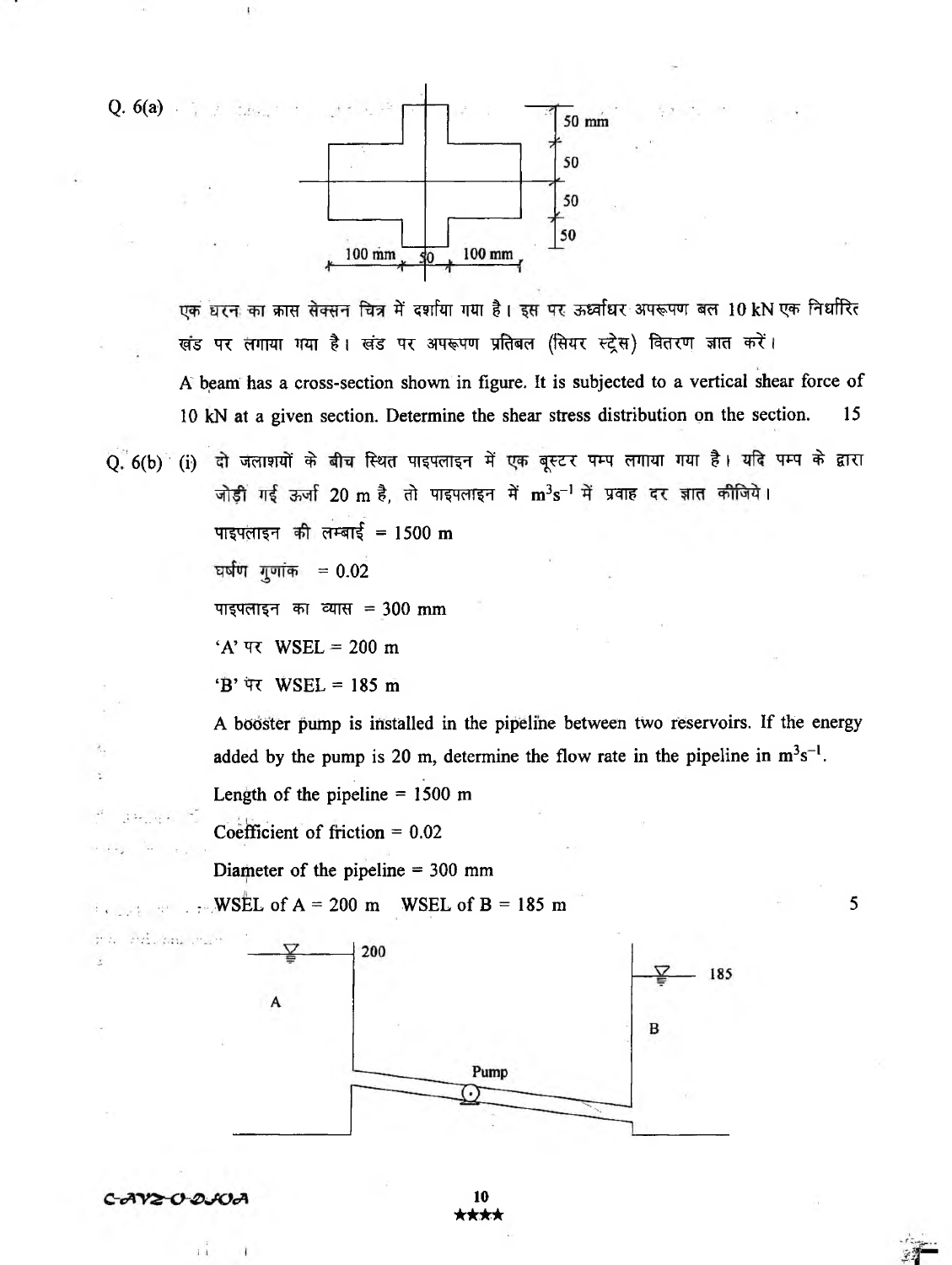Q. 6(b) (ii) नदी के तल पर कार्यरत अपरूपण प्रतिबल निम्नलिखित डाटा की सहायता से निकालें: डिस्चार्ज = 5000 m<sup>3</sup>s<sup>-1</sup>, रिवर बेड ढलान = 1 : 2500 *प्रवाह की गहराई = 4.50 m* मानिए कि नदी चौड़ी है। Compute the shear stress acting on the river bed for the data given : Discharge =  $5000 \text{ m}^3\text{s}^{-1}$ , River bed slope = 1 : 2500 Depth of flow  $= 4.50$  m Assume the river to be wide. 4 Q. 6(b) (iii) एक हाइड्रोलिक जम्प में ऊर्जा हानि 9.0 m व डाउनस्ट्रीम फ्राउड संख्या 0.12 है। ज्ञात कीजिये प्रारंभिक गहराई और निस्सरण तीव्रता। A hydraulic jump has an energy loss of 9.0 m and the downstream Froude number is 0.12. Determine the initial depth and the discharge intensity. 6 Q. 6(c) (i) वाटर-सीमेन्ट अनुपात के लिये 'अब्राहम नियम' का कथन कीजिये। (ii) विभिन्न ग्रेड के सामान्य पोर्टलैण्ड सीमेन्ट को नामांकित कीजिये। (iii) प्रबलन इस्पात की अभिलाक्षणिक क्षमता की परिभाषा दीजिये। (iv) पूर्व प्रतिबलित कन्क़ीट के किन्हीं पांच उपयोगिताओं को लिखें। (i) State the Abram's law on water-cement ratio. 5 (ii) Name the various grades of ordinary Portland cement. 5 (iii) Define characteristic strength of reinforcing steel. 5 (iv) State any five applications of prestressed concrete. 5 Q. 7(a) (i) चित्र में दिखलाए गये स्लूइस गेट के लिये यदि C<sub>v</sub> = 0.98 व C<sub>c</sub> = 0.62 हो तो, ओपनिंग की ऊंचाई ज्ञात कीजिये। दत्त : V<sub>1</sub> = 2.006 m/s<sup>-1</sup>, g = 9.81 ms<sup>-2</sup> इसके साथ ही प्रति इकाई चौड़ाई पर प्रवाह का भी निर्धारण कीजिये। For the sluice gate shown in Figure, if  $C_v = 0.98$  and  $C_c = 0.62$ , what is the height of the opening ? Given  $V_1 = 2.006$  m s<sup>-1</sup>, g = 9.81 ms<sup>-2</sup>. Also determine the flow per unit width.  $\frac{1}{5}$  $V_1^2/2g$ 



*C rJC V & 0 -4 > JO JK* **11**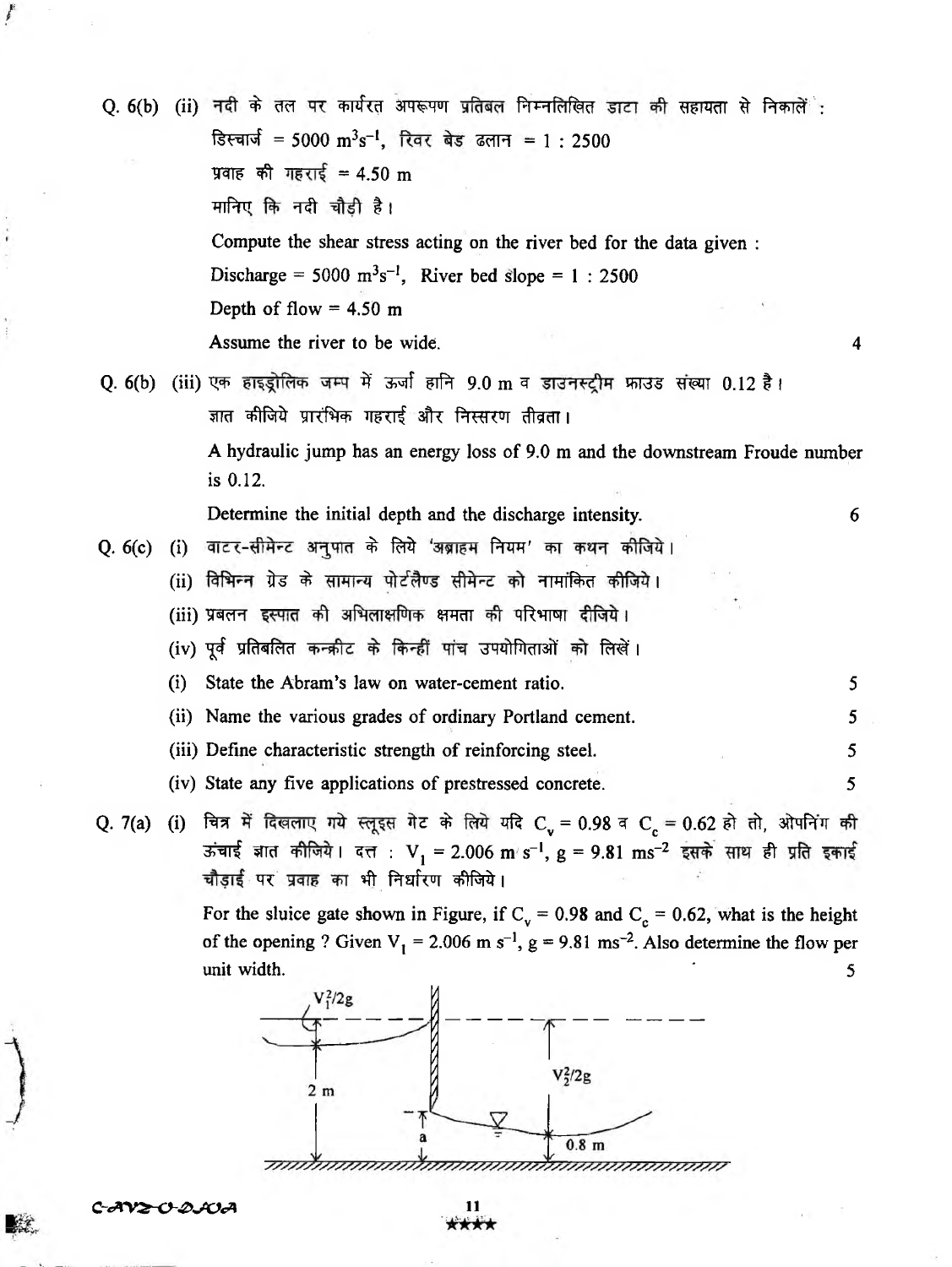Q. 7(a) (ii) एक समलंबी<sup>ं</sup> वाहिका (ट्रेपेज्वांडल चैनल) जिसकी तली की चौड़ाई 20 m व साइड स्लोप  $1(V)$ : 2(H) है, में यूनीफार्म फ्लो की गहराई 1.5 m है। तली का स्लोप 1 × 10<sup>-4</sup> है। मैनिंग रूक्षता (रफनेस) कोफिसियेन्ट = 0.2 है। अनुप्रवाहन (डाउनस्ट्रीम) कन्ट्रोल पानी की सतह  $\vec{r}$  3 m ऊँचा कर रहा है। प्रोफाइल का वर्गीकरण करें।

> The uniform flow depth is 1.5 m in a trapezoidal channel of bottom width of 20 m with a side slope of 1(V) : 2(H). The bed slope is  $1 \times 10^{-4}$ . Manning roughness coefficient is 0.2. The downstream control raises the water surface by 3 m. Classify  $\blacksquare$  the profile.  $\blacksquare$

Q. 7(a) (iii) एक आयताकार चैनल के लिये निम्नलिखित डाटा दिया गया है :

 $\hat{\mathbf{r}}$   $\hat{\mathbf{r}}$  = 9 m, n = 0.017, S<sub>o</sub> = 1 : 4000

D/S गहराई = 6.80 m, U/S गहराई = 3.6865 m, डिस्चार्ज = 48.748 m<sup>3</sup>s<sup>-1</sup>

*find ftu* af an yuin करते हये, प्रोफाइल की लम्बाई निकालिये।

Following data are given for a rectangular channel :

Width = 9 m,  $n = 0.017$ ,  $S_0 = 1$ : 4000

D/S depth is 6.80 m, U/S depth is 3.6865 m

Discharge  $48.748 \text{ m}^3 \text{s}^{-1}$ .

Using single step method compute the length of profile. 5

Q. 7(b) 9 घर्षण पाइल्स के ग्रुप को एक क्ले मृदा में गहरी लेयर में प्रवेशित किया गया है। प्रत्येक पाइल का <mark>व्यास 0.4 m है। इम्बेडेड लम्बाई (गहराई) 12 m है व पाइल्स के बीच सेंटर टू सेंटर दूरी</mark> 1.2 m है। मृदा का संसंजन (कोहेजन) c = 50 kN/m<sup>2</sup>, इकाई भार  $\gamma$  = 18 kN/m<sup>3</sup>. ज्ञात कीजिये े (i) सुरक्षा गुणक = 3.0 का इस्तेमाल करते हुए ब्लाक केपेसिटी (पाइल ग्रुप की) (ii) ग्रुप कैपेसिटी पाइलों की अलग-अलग विफलता पर आधारित, (iii) पाइल ग्रूप की डिजाइन कैपेसिटी (मानिए संसंजन गणक अधेसन फैक्टर  $\alpha = 0.8$ )

A pile, group consists of nine friction piles driven into *a* deep layer of clay soil. The diameter of each pile is 0.4 m, the embedded length is 12 m and center to center spacing of the piles is 1.2 m. The soil has cohesion,  $c = 50 \text{ kN/m}^2$ , unit weight,  $\gamma = 18 \text{ kN/m}^3$ . Determine (i) the block capacity of the pile group using a factor of safety  $= 3.0$ , (ii) group capacity based on individual pile failure criterion and (iii) design capacity of the pile group. (Assume adhesion factor  $\alpha = 0.8$ ) 20

*C-<A'V&-0-£>'JOcA 12*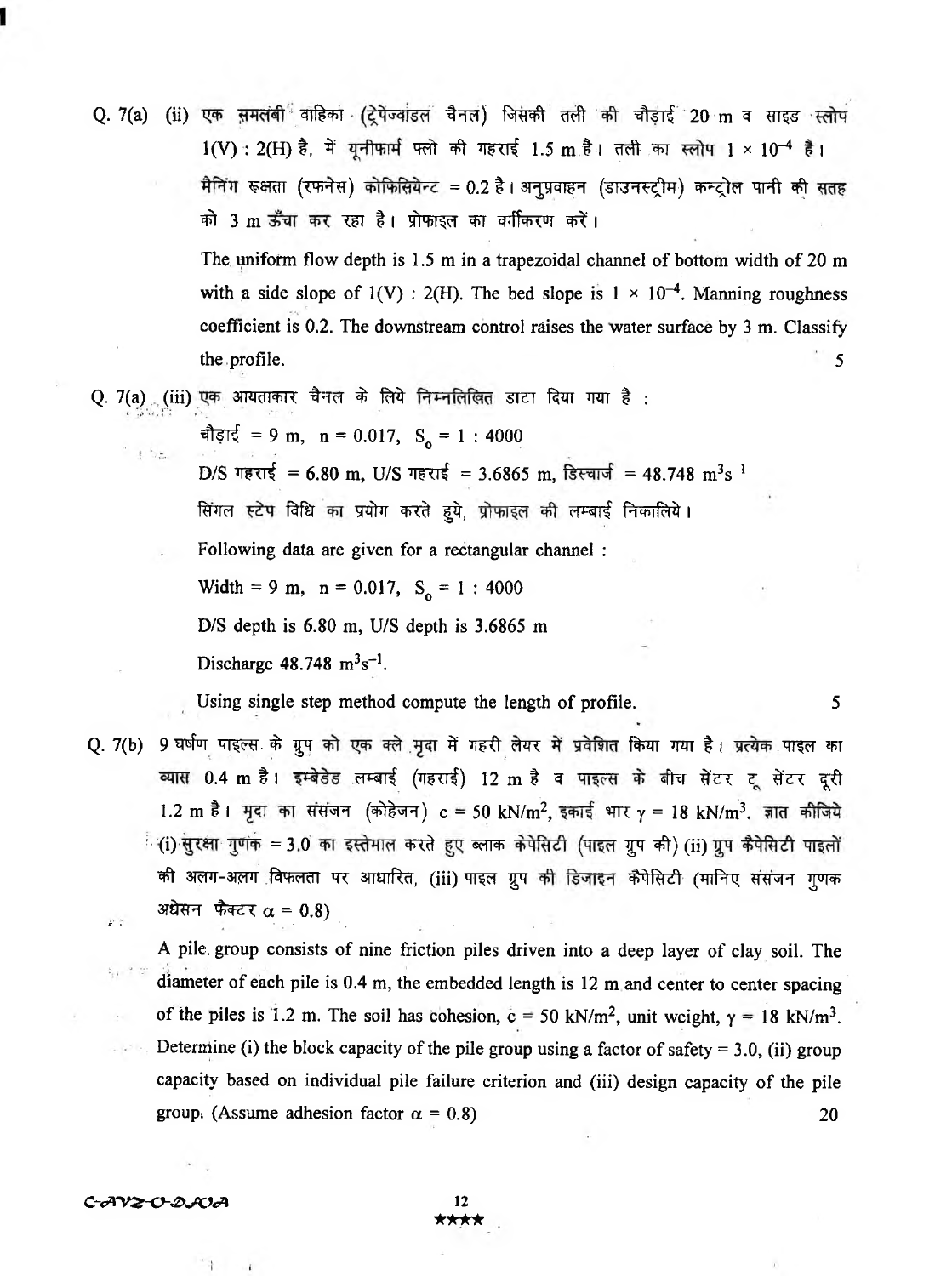Q. 7(c) एक त्रिज्य प्रवाह (रेडियल फ्लो) टरबाइन का निम्नलिखित डाइमेन्सन है<sub>ं के ल</sub>ाक का कार्य करते हैं। बाहरी पेरिफरी त्रिज्या  $r_1 = 0.5$  m अंदरूनी पेरिफरी त्रिज्या  $r_2 = 0.3$  m *Rि*तेटिव वेलासिटी इनलेट पर (β,) बना कोण = 80° टरबाइन के दो साइड पर प्रवाह मार्ग की चौड़ाई = 0.25 m फ्लो आफ 4  ${\rm m^3s^{-1}}$  टरबाइन में जाता है जब रफ्तार 300 rpm है। ऐसे ब्लेड कोण  $\boldsymbol{\beta_2}$  को ज्ञात कीजिये, जिससे कि पानी रेडियली बाहर निकल सके। टरबाइन में पानी द्वारा टार्क जेनेरेटेड को और इस प्रकार विकसित शक्ति को मालूम कीजिये। रनर द्वारा उपयोग की जाने वाली दाबोच्चता और उसके परिणामस्वरूप शक्ति मालूम कीजिये। मानिए प्रवेश पर कोई झटका नहीं है और कि ब्लेड नगण्य मोटाई के हैं। A radial flow turbine has the following dimensions : Outer periphery radius  $r_1 = 0.5$  m Inner periphery radius  $r_2 = 0.3$  m The angle made by the relative velocity at the inlet is  $(\beta_1) = 80^\circ$ . The width of the flow passage between the two sides of the turbine is 0.25 m. The flow of 4  $m<sup>3</sup>s<sup>-1</sup>$  goes through the turbine when the speed is 300 rpm. Find the blade angle  $\beta_2$  such that water exit radially. Find the torque exerted by the water in the turbine and the power thus developed. Find the head utilised by the runner and the power resulting therefrom. Assume no shock at the entrance and blades are of negligible thickness. 15 Q. 8(a) चित्र में दिये गये अर्थ प्रतिधारक संरचना के लिये, टोटल वाल पर एक्टिव प्रणोद व वाल के बेस के ऊपर स्थित इसके पाइन्ट आफ अप्लीकेशन को निकालिये। दत्त : H = 5 m,  $\phi = 30^\circ$ , C = 0,  $\beta$  = 90°, h<sub>w</sub> = 2.0 m,  $\gamma_{sat}$  = 18 kN/m<sup>3</sup>,  $\gamma_{bulk}$  = 17 kN/m<sup>3</sup> (above water table),  $q = 250$  kN/m<sup>2</sup>.

*C-AV2-C-QJCA* 13

 $\label{eq:3.1} \mathcal{F}_{\mathcal{R}_{\text{max}}}\left(\mathcal{F}_{\text{max}}^{\text{max}}\right) = \mathcal{F}_{\text{max}}^{\text{max}}\left(\mathcal{F}_{\text{max}}^{\text{max}}\right)$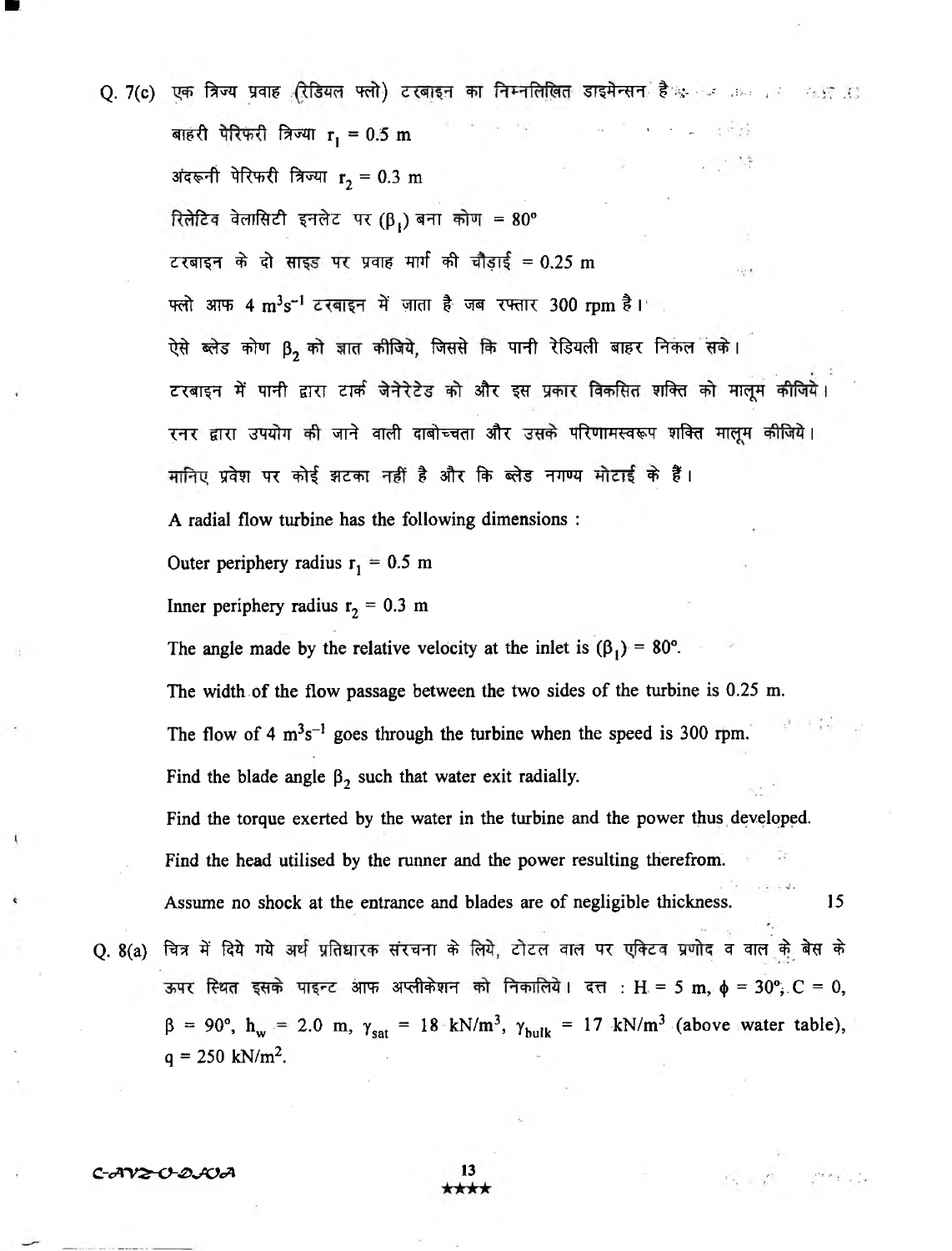For the earth retaining structure shown in the figure, determine the total active thrust on  $\mathcal{M}$ the wall, and the point of application of the thrust above the base of the wall. Given  $H = 5$  m, φ = 30°, C = 0, β = 90°, $h_w = 2.0$  m,  $\gamma_{sat} = 18$  kN/m<sup>3</sup>,  $\gamma_{bulk} = 17$  kN/m<sup>3</sup> (above water table),  $q = 250 \text{ kN/m}^2$ . 15





 $22.1$ 

 $^{\circ}$  f



चित्र में दिये गये ट्रस के लिये, इन्फ्लूएन्स लाइन फोर्स इन मेम्बरस  $\rm U_3L_3, \, U_3L_2$  और  $\rm L_2L_3$  के लिये रेखाचित्र बनाइए। भार नीचे के कार्ड पर चल रहा है।

For the truss shown in fig. draw the influence lines for force in members  $U_3L_3$ ,  $U_3L_2$  and  $L_2L_3$ . The load moves on the bottom chord. 15



 $\mathbb{I}$ ł